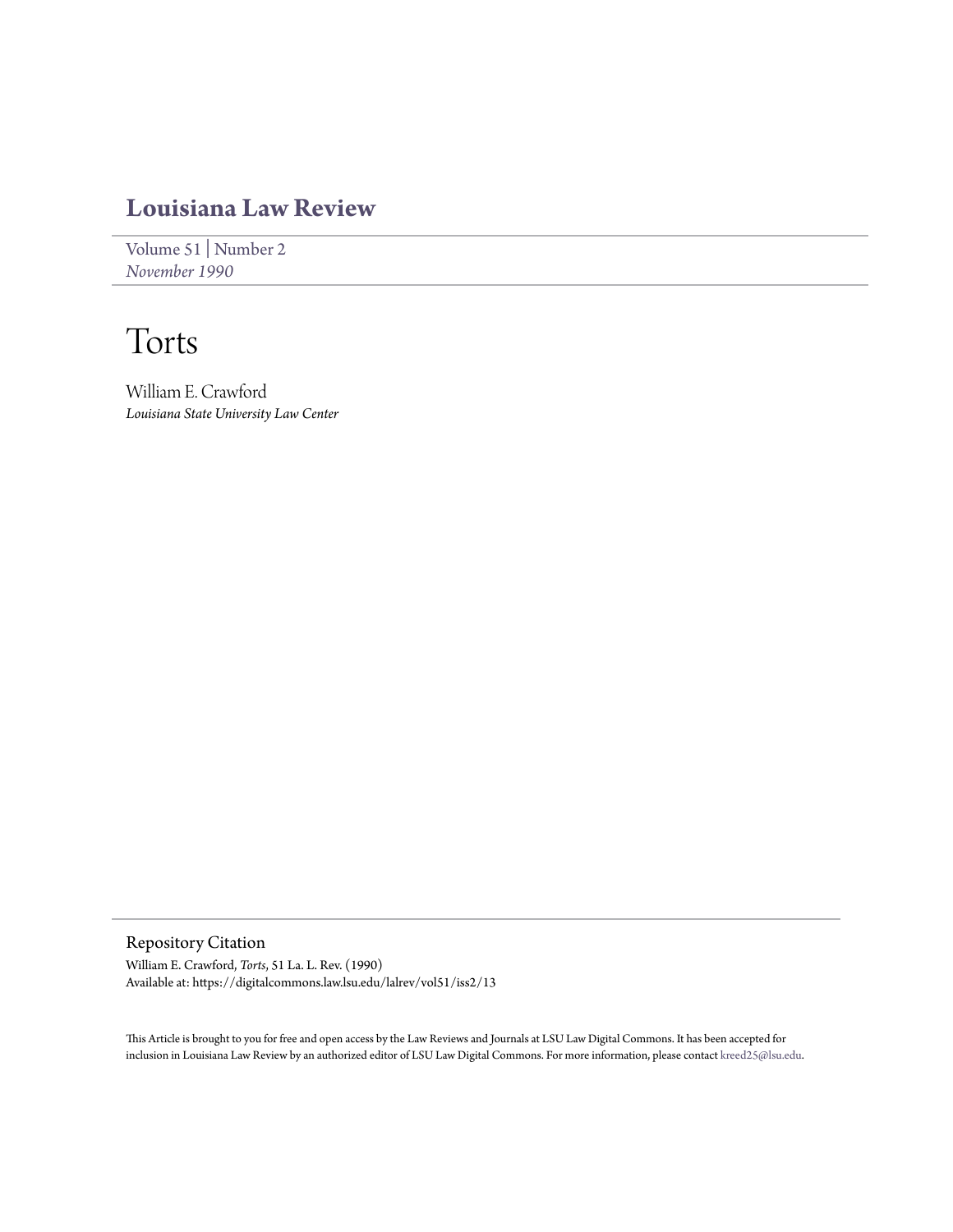## **Torts**

William **E.** *Crawford\**

### *Products* Liability

On August **13, 1990,** the United States Court of Appeals, Fifth Circuit, issued its opinion' holding that the Louisiana Products Liability Act<sup>2</sup> is, in part, retroactive. The case was before the appeals court to review the granting **by** the district court of a summary judgment in favor of the manufacturer defendant.

Plaintiff employee suffered severe injuries to his hands during the course of his employment while working with an electric powered industrial press owned **by** his employer and manufactured **by** the defendant, Niagara. The press was manufactured **by** Niagara about **1966,** and was purchased in used condition in **1978 by** plaintiff's employer. Plaintiff stated, as his cause of action against Niagara, that the press lacked a proper safeguard and was therefore defectively designed. Niagara met the complaint with a motion for summary judgment accompanied **by** affidavits alleging that it was not possible for them to have provided a safeguard suitable for all the possible applications of the press.

The first summary judgment was denied, but a supplemental motion was granted, the district court relying upon a new memorandum of authorities setting forth recent applicable Louisiana jurisprudence. Plaintiff's responsive affidavits principally set forth the notion that Niagara could have designed and installed a safeguard that would have been effective in *85%* of the possible applications of the press, and that the technology necessary for doing this had been available to Niagara prior to the manufacture of the press.

**A** substantial part of the opinion concerns itself with the procedural complications of an original motion for summary judgment, a reconsideration of the original motion with supplemental material offered on the reconsideration, and the receiving and considering of supplemental affidavits filed **by** plaintiff after rulings had been handed down on mover's motion for summary judgment.

2. La. R.S. **9:2800.51-.59** (Supp. **1990)** [hereinafter Act].

Copyright 1990, by LOUISIANA LAW REVIEW.

James J. Bailey Professor of Law, Louisiana State University.

**<sup>1.</sup>** Lavespere v. Niagara Mach. **&** Tool Works, Inc., No. **89-4208** (5th Cir. August **13, 1990)** (rehearing pending).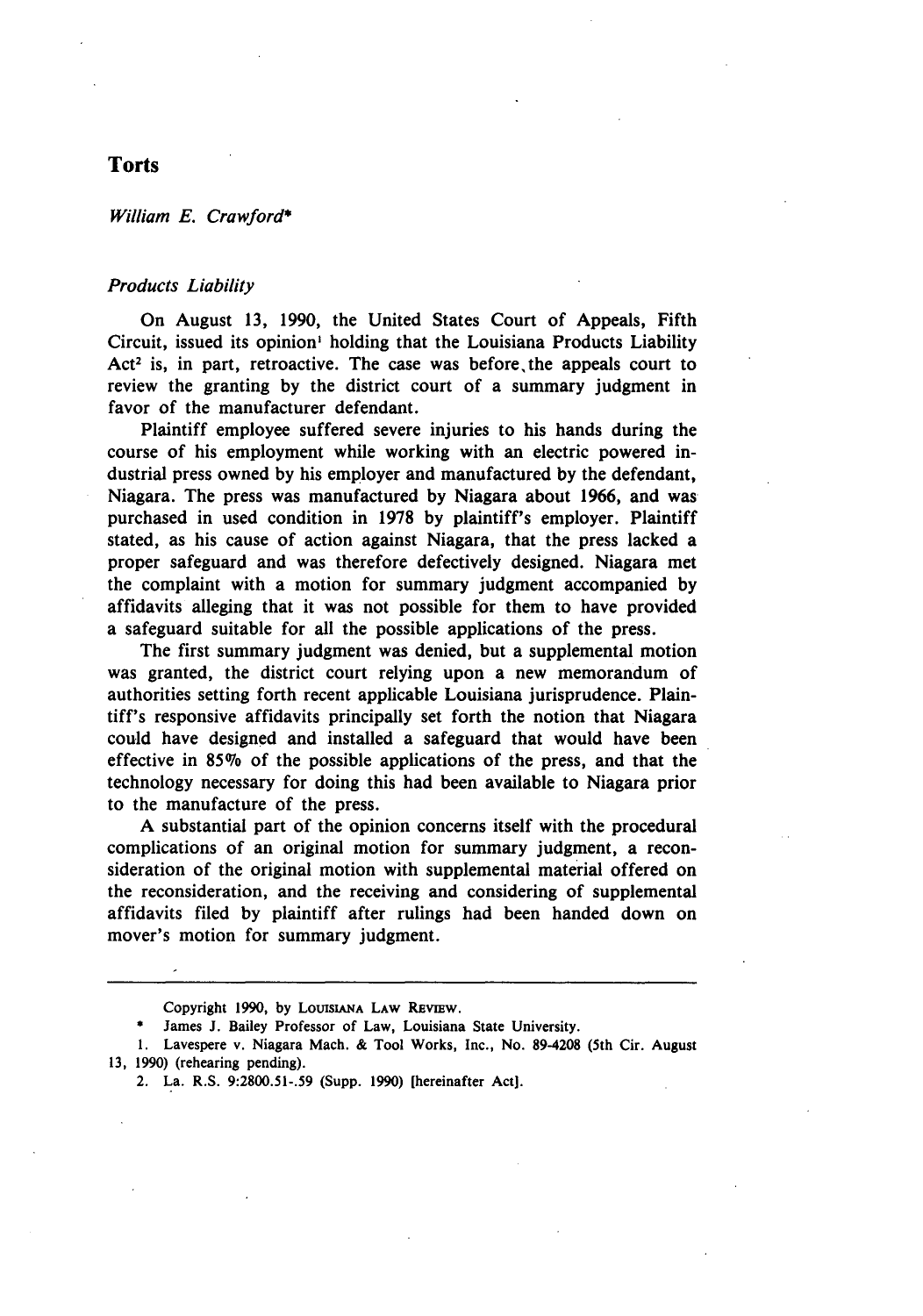As to the substantive law applied in the opinion, the court acknowledged that the products liability law of Louisiana in force at the time of the injury was that set out in *Halphen v. Johns-Manville Sales Corp.3* The court correctly concluded that the plaintiff was proceeding on the *Halphen* theory of recovery for defective design, i.e., that there was a feasible way to design the product with less harmful consequences.<sup>4</sup>

The court noted that *Halphen* was silent regarding the necessity for including the risk-utility balancing test in a determination of feasibility of alternative design. However, the Fifth Circuit doubted that the Louisiana Supreme Court could in good conscience have intended a viable defective design theory without including the balancing test even though the test was not provided for **by** the *Halphen* court. The court noted in the central issue, however, that while the balancing test was surely an integral part of the *Halphen* theory of action for defective design, there was no guidance from the *Halphen* opinion as to whether plaintiff or defendant bore the burden as to the test.

The court then noted the arrival of the Act and its explicit requirements that specifically placed on the plaintiff the burden of proving that an alternative design was *in existence* and that the balancing test favored the alternative design, i.e., that the risk avoided **by** use of the alternative design exceeded the burden upon the manufacturer of adopting the alternative design. The court observed that plaintiff's affidavits were devoid of evidence bearing upon the risk-utility test, so it became imperative to determine whether the law governing the case was the law of *Halphen,* which was silent on the subject, or the Act, which specifically placed that burden on the plaintiff.

After reference to the appropriate authorities in the Louisiana Civil Code and taking note of the legislative history of the Act, the court concluded that the only change for the design theory of action under the Act was as to the burden of proof, which is traditionally classified as a procedural matter, so that the prevailing law in Louisiana gave retroactive effect to the legislation. Thus defendant's motion for summary judgment was properly granted because the plaintiff's opposing affidavits failed to contain any evidence bearing on a crucial element of the burden of proof in his case.

The intriguing speculation raised by the opinion is the extent to which the rest of the Act is retroactive, considering the very precise and thorough reasoning employed by the court in reaching its conclusion of retroactivity in the case before it based upon the procedural character of the change of the burden of proof in the design theory of recovery.

**4. Id.** at **115.**

**<sup>3. 484</sup>** So. **2d 110** (La. **1986).**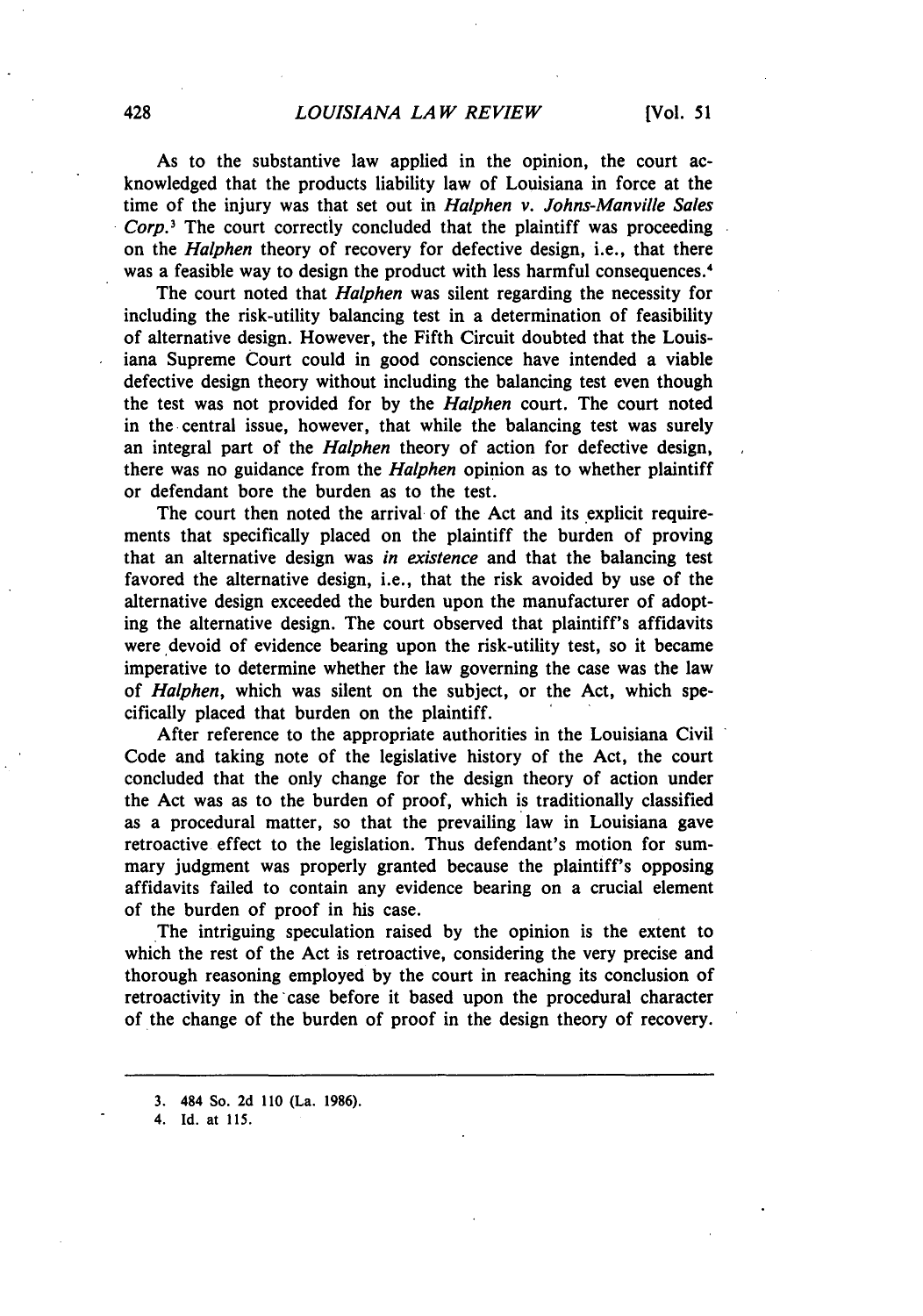There is ample jurisprudence to find the other theories of recovery retroactive or to find the entire Act itself retroactive, as shown by the law review comment' cited in *Lavespere* and inquiring into the retroactivity vel non of the Act. The comment makes the interesting point that the Act is interpretive legislation supplanting judicial theories of recovery set forth in *Halphen,* and thus falls into a well-established retroactive class. This theory is based on the premise that *Weber v. Fidelity & Casualty Insurance Co.6* and *Halphen* are simply judicial interpretations of Article 2315 which sets forth the basic cause of action in tort in Louisiana. Several Louisiana Supreme Court cases hold that legislation of this interpretive nature, correcting jurisprudential pronouncements, is to be given retroactive effect. The Act is very susceptible of this view since it explicitly provides that circumstances giving rise to liability under the Act are to be construed as "fault" under Louisiana Civil Code article 2315.

In the face of such an argument for retroactivity is the complaint that it would destroy vested substantive rights. The comment cited in *Lavespere* points to Louisiana Supreme Court jurisprudence holding that the elimination of a judicially-created rule does not destroy such rights because civilian theory provides that the rights must arise from the legislature. Rights arising from erroneous judicial interpretation are not of such dignity as to have protection against subsequent corrective legislation.7 There is clear authority that a claim ex delicto does not become a vested right until reduced to judgment.<sup>8</sup>

It has been accepted without question that a new statement of law in judicial opinion is retroactive,<sup>9</sup> on the theory that it declares what the law always has been; hence, the very considerable changes in Louisiana law, particularly since the strict liability explosion beginning with Loescher v. Parr,<sup>10</sup> changed the outcome of cases already submitted for decision, even on appeal," from what would have obtained under the prior jurisprudence. The retroactive effect of *Lavespere,* or the effect

*9. Norton,* **178** La. at 146, 150 So. at **858.** This case also says that there is no vested right in a claim *ex deficto* until judgment is rendered on the claim.

10. 324 So. **2d** 441 (La. 1975).

11. See, e.g., Butler v. Baber, 529 So. 2d 374 (La. **1988),** announcing new rule of absolute liability under La. Civ. Code art. 667, and holding defendant liable under new rule of law.

**<sup>5.</sup>** Comment, Retroactive Application of the Louisiana Products Liability Act: A Civilian Analysis, 49 La. L. Rev. 939, 950-51 (1989).

<sup>6. 259</sup> La. 599, 250 So. 2d 754 (1971).

<sup>7.</sup> Comment, supra note 5, at 951-53.

**<sup>8.</sup>** Bernard v. State **ex** rel Dept. of Transp. and Dev., **563** So. 2d 282, 288 (La. App. 4th Cir. 1990) (on rehearing); Norton v. Crescent City Ice Mfg. Co., **178** La. 135, 146, 150 So. **855, 858** (1933) ("and there can be no vested right on a claim for damages ex delicto until judgment is rendered thereon.").